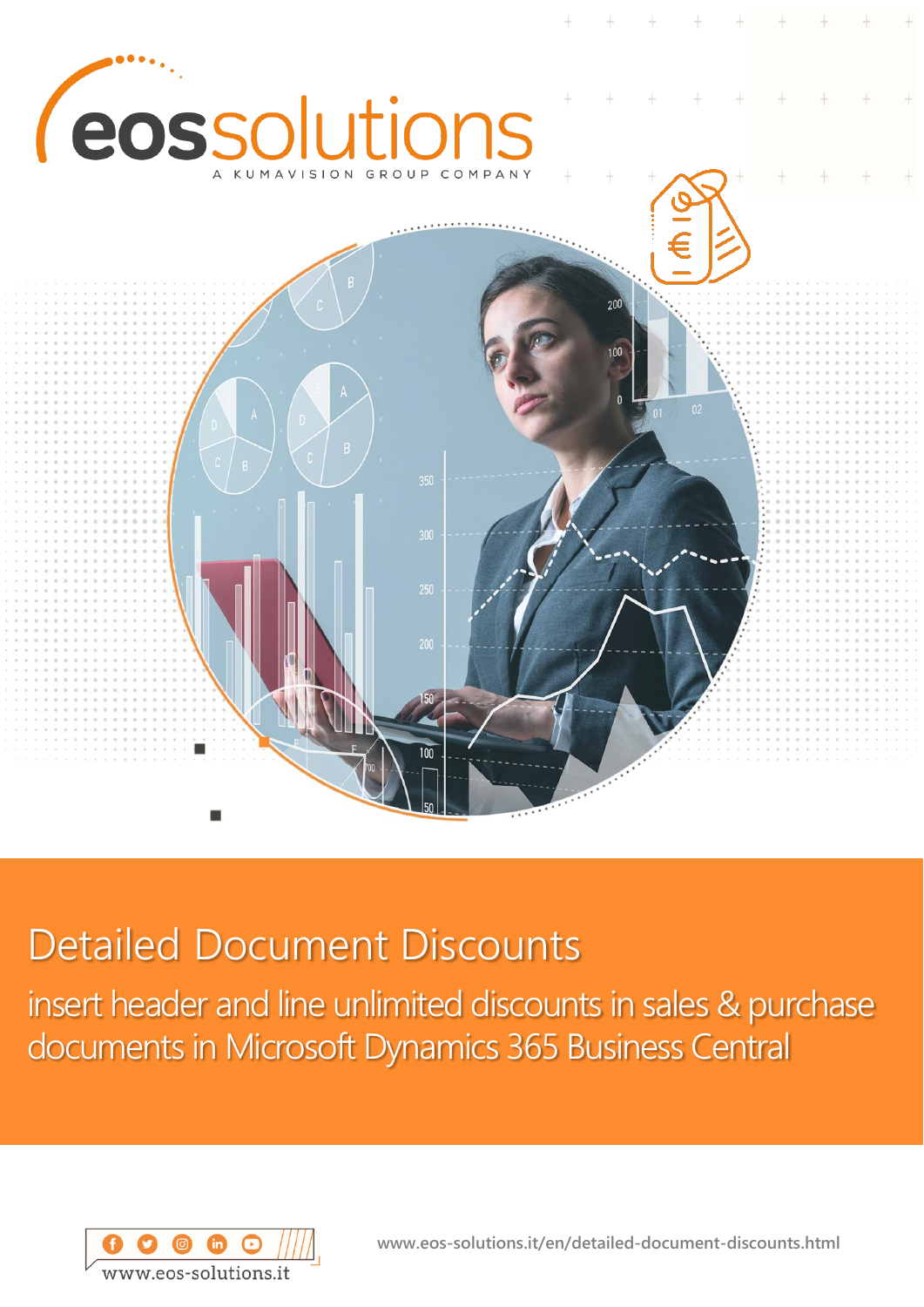

# **Detailed Document Discounts**

App for Microsoft Dynamics 365 Business Central

Detailed Document Discounts allows you to insert unlimited header and line discounts in sales and purchase documents.



Do you want to enter multiple discounts on document lines? Do you want to link discounts to payment terms and/or shipping methods? Do you need to add header discount to document?

### How it works

Thanks to the Detailed Document Discounts app you can:

- **Enter unlimited discounts on** document sales / purchase lines
- Insert multiple discounts on price list
- Link discounts to Payment terms / Shipment methods
- Quickly view the applied discounts thanks to the detailed discounts table

Quick Guide Ready in a few steps:

- 1. Set up the application setup and source code setups.
- 2. Link discounts to payment terms and / or shipping methods.
- 3. Enter multiple discounts in sales / purchase documents both in the header and in the lines.

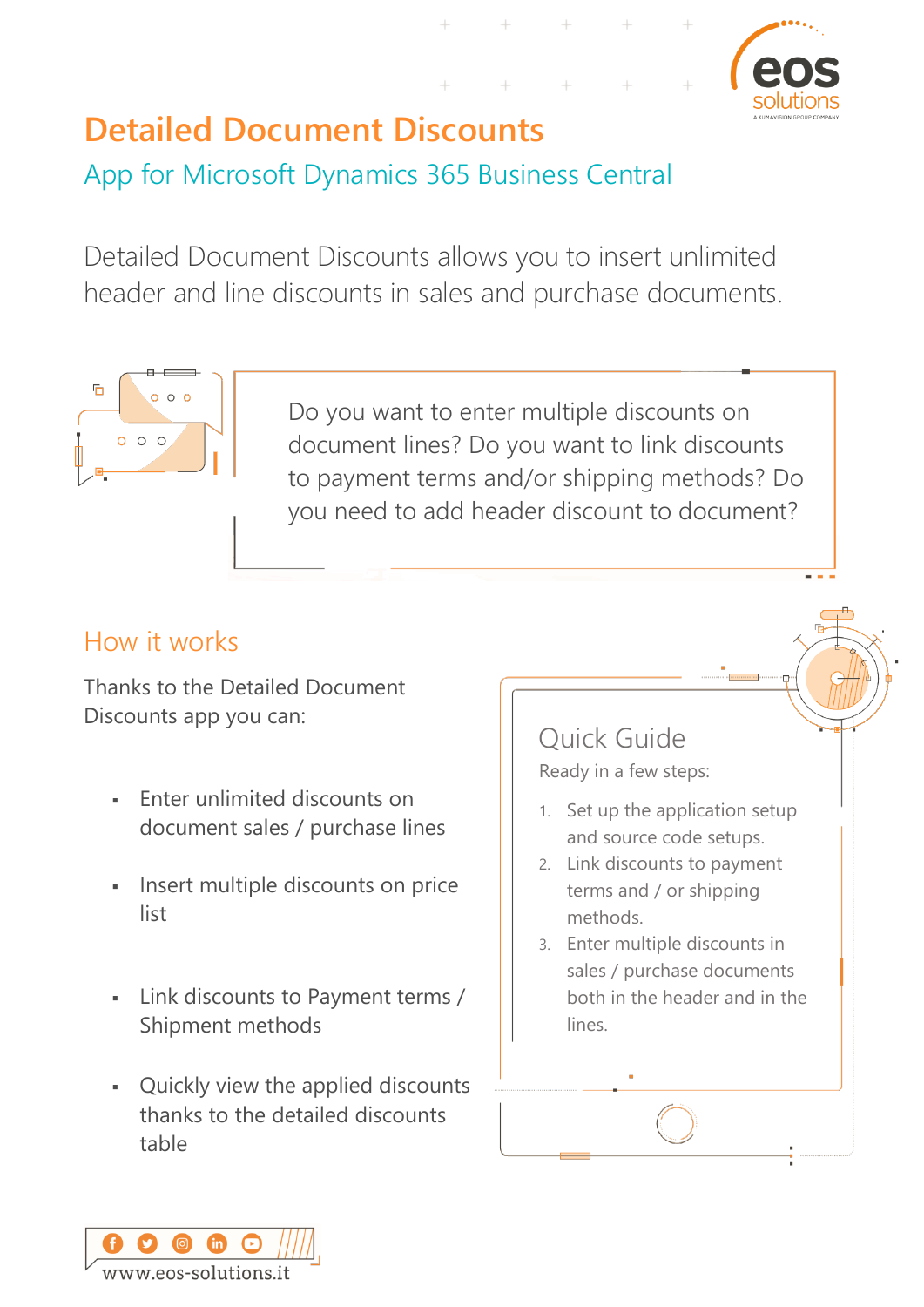

### Detailed Document Discounts - SUMMARY

Press ALT + Q and digit "DDD" for a list of the features involved:

| ddd                   |  |
|-----------------------|--|
| Go to Pages and Tasks |  |
|                       |  |

#### Discounts on document lines

On the document LINES (e.g., Sales order) we insert a line Type=Item for example, a quantity and a unit price:

|                                            |                                 |                |      |            |           |                                 |                                       |         | Process Report Release Posting Prepare Order Request-Approval Print/Send Navigate   Actions Related Reports Fewer-options |                                                                        |                               |                                               |                         |        |                                                   |                           |                      |
|--------------------------------------------|---------------------------------|----------------|------|------------|-----------|---------------------------------|---------------------------------------|---------|---------------------------------------------------------------------------------------------------------------------------|------------------------------------------------------------------------|-------------------------------|-----------------------------------------------|-------------------------|--------|---------------------------------------------------|---------------------------|----------------------|
| General                                    |                                 |                |      |            |           |                                 |                                       |         |                                                                                                                           |                                                                        |                               |                                               |                         |        |                                                   |                           | Show more            |
|                                            |                                 |                |      |            |           | $\cdots$                        |                                       |         |                                                                                                                           | $\Box$                                                                 |                               | Reason Code                                   |                         |        |                                                   |                           | $\checkmark$         |
|                                            |                                 |                |      |            |           | $\checkmark$                    | Requested Delivery Date               |         |                                                                                                                           | CO.                                                                    |                               | Documents-To Contact No.                      |                         |        |                                                   |                           | $\sim$ $\sim$ $\sim$ |
| Customer Name www.www.www.www. Francematic |                                 |                |      |            |           | $\cdots$                        |                                       |         |                                                                                                                           |                                                                        | Commissions                   |                                               |                         |        |                                                   |                           |                      |
|                                            |                                 |                |      |            |           | $\sim$ $\sim$ $\sim$            |                                       |         |                                                                                                                           | $\checkmark$                                                           |                               | Commission Group                              |                         |        |                                                   |                           | $\checkmark$         |
|                                            |                                 |                |      |            |           | m                               |                                       |         |                                                                                                                           |                                                                        |                               | Salespersons                                  |                         |        |                                                   |                           |                      |
|                                            |                                 |                |      |            |           | CO                              | Reason Code                           |         |                                                                                                                           | $\checkmark$                                                           |                               |                                               |                         |        |                                                   |                           |                      |
|                                            |                                 |                |      |            |           |                                 |                                       |         |                                                                                                                           |                                                                        |                               |                                               |                         |        |                                                   |                           |                      |
| Lines                                      | Manage Line Order Fewer options |                |      |            |           |                                 |                                       |         |                                                                                                                           |                                                                        |                               |                                               |                         |        |                                                   |                           | 53                   |
|                                            |                                 | Location       | Bin  | Cro<br>Ref | Free Gift |                                 | Unit of                               |         |                                                                                                                           |                                                                        | VAT Prod.                     | Inv. Discount<br>Amount Excl. Qty. to Inv Spe | Allow                   |        |                                                   |                           | Force<br><b>VAT</b>  |
| Type<br>$\rightarrow$ Item                 | No.<br>$\frac{1}{2}$ 1250       | Code<br>BIANCO | Code | No.        | Code      | Description<br>Mozzo posteriore | Measure Code Quant Document No.<br>PZ | 10 1067 |                                                                                                                           | Unit Price Excl. VAT Detailed Line Discount<br>$1.100.00$ $10 + 5 + 3$ | Posting Group<br><b>IVA20</b> | VAT<br>2.028.40                               | $\overline{\mathbf{z}}$ | $\Box$ | Ship Disc. Order Drop Shipment<br>$\hfill\square$ | Line Discount %<br>17,065 | Exe<br>$\Box$        |
|                                            |                                 |                |      |            |           |                                 |                                       |         |                                                                                                                           |                                                                        |                               |                                               |                         |        |                                                   |                           |                      |
|                                            |                                 |                |      |            |           |                                 |                                       |         |                                                                                                                           |                                                                        |                               |                                               |                         |        |                                                   |                           |                      |
|                                            |                                 |                |      |            |           |                                 |                                       |         |                                                                                                                           |                                                                        |                               |                                               |                         |        |                                                   |                           | $\overline{a}$       |
|                                            |                                 |                |      |            |           | 9.122,85                        | Invoice Discount %                    |         |                                                                                                                           | 22,234                                                                 |                               | Total VAT (EUR) ···················           |                         |        |                                                   |                           | 0,00                 |
|                                            |                                 |                |      |            |           |                                 |                                       |         |                                                                                                                           |                                                                        |                               |                                               |                         |        |                                                   |                           |                      |
| Subtotal Excl. VAT (EUR)                   |                                 |                |      |            |           |                                 |                                       |         |                                                                                                                           |                                                                        |                               |                                               |                         |        |                                                   |                           |                      |
| Inv. Discount Amount Excl. VAT (EUR)       |                                 |                |      |            |           | 2.028,40                        | Total Excl. VAT (EUR)                 |         |                                                                                                                           | 7.094.45                                                               |                               | Total Incl. VAT (EUR)                         |                         |        |                                                   |                           | 7.094.45             |

In addition to the standard "Line Discount %" field, the lines include the "Detailed Line Discount" field where multiple discounts can be entered. From Lines-> Related Information-> Detailed Discounts or by clicking the three dots:

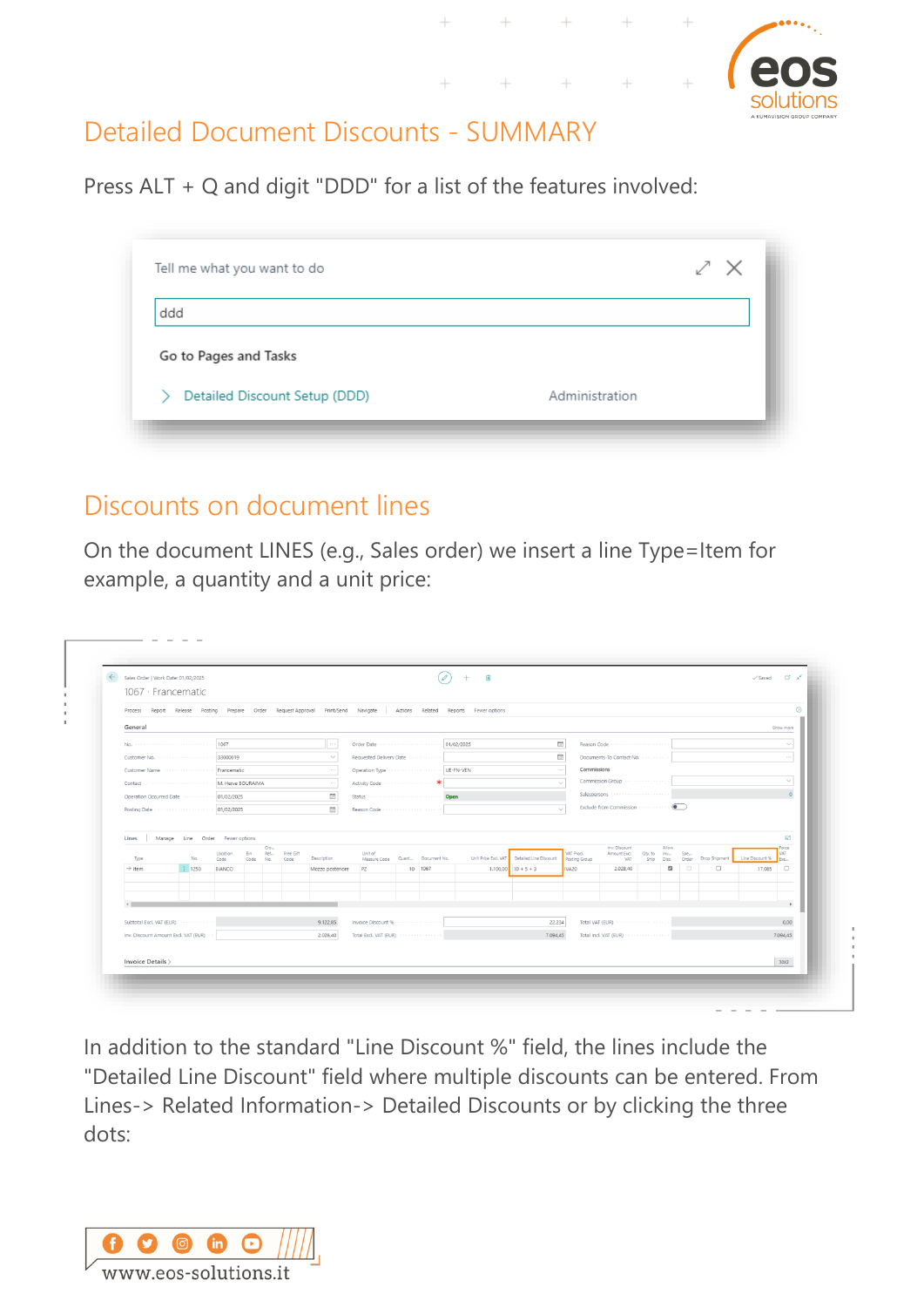

you can access the "Detailed Discounts" table in which you can view the discounts entered. It is also possible to add more discount lines:

| O Search New | Process <b>D</b> Open in Excel<br><b>腰</b> Edit List 宜 Delete | More options |                          |                          |                            |                  |               | $\equiv$               |
|--------------|---------------------------------------------------------------|--------------|--------------------------|--------------------------|----------------------------|------------------|---------------|------------------------|
| Invoiced     | Type                                                          | Value        | Based on Original Amount | Source Code              | Ignore Scalar<br>Breakdown | Reference Amount | Charge/Rebate | Progressive Net Amount |
| $\Box$       | Discount %                                                    | 10           | $\Box$                   |                          | s                          | 11.000,00        | 1.100,00      | 9.900,00               |
| $\Box$       | Discount %                                                    |              | $\Box$                   |                          | $\Box$                     | 11.000,00        | 550,00        | 9.350,00               |
| $\Box$       | Discount %                                                    |              | $\Box$                   |                          | $\Box$                     | 9.350,00         | 280,50        | 9.069,50               |
| $\Box$       | Discount Amount per Unit                                      | 0,01         | $\Box$                   | lines inserted in the    | $\Box$                     | 9.069,50         | 0,10          | 9.069,40               |
| $\Box$       | - E -<br>Discount Amount                                      |              | $\Box$                   | detailed discounts table | $\Box$                     | 9.069,40         | 5,00          | 9.064,40               |

the system has splitted the discounts entered in the document line by creating three detail lines. The last two lines were added manually.

By closing the detail table and returning to the document, the system adds the discounts entered on the detail page:

|                    |                    |          |          |     |           |                     | Unit |                    |       |                                              |                   |                              |            |                     |        |   |                                        |            |     |
|--------------------|--------------------|----------|----------|-----|-----------|---------------------|------|--------------------|-------|----------------------------------------------|-------------------|------------------------------|------------|---------------------|--------|---|----------------------------------------|------------|-----|
|                    |                    |          |          | Cro |           |                     | of.  |                    | Unit  |                                              |                   | Inv. Discount                |            | Allow               |        |   |                                        | Force Cust |     |
|                    |                    | Location | Bin      | Ref | Free Gift |                     | Me   |                    | Price |                                              | VAT Prod.         | Amount Excl. Qty. to Inv Spe |            |                     |        |   |                                        | VAT        | Com |
| Type               | No.                | Code     | Code No. |     | Code      | Description         | Code | Quant Document No. |       | Excl. VAT   Detailed Line Discount           | Posting Group     | VAT                          | Ship Disc. |                     | Order  |   | Drop Shipment Line Discount % Exe Code |            |     |
| $\rightarrow$ Item | $\frac{1}{2}$ 1250 | BIANCO   |          |     |           | Mozzo posteriore PZ |      | 10 1067            |       | $1.100,00$ 10 + 5 + 3 + 5,00EUR + 10x0,01EUR | IVA <sub>20</sub> | 2.028,40                     |            | $\overline{\omega}$ | $\Box$ | 0 | $17,111$ $\Box$                        |            |     |
|                    |                    |          |          |     |           |                     |      |                    |       |                                              |                   |                              |            |                     |        |   |                                        |            |     |
|                    |                    |          |          |     |           |                     |      |                    |       |                                              |                   |                              |            |                     |        |   |                                        |            |     |

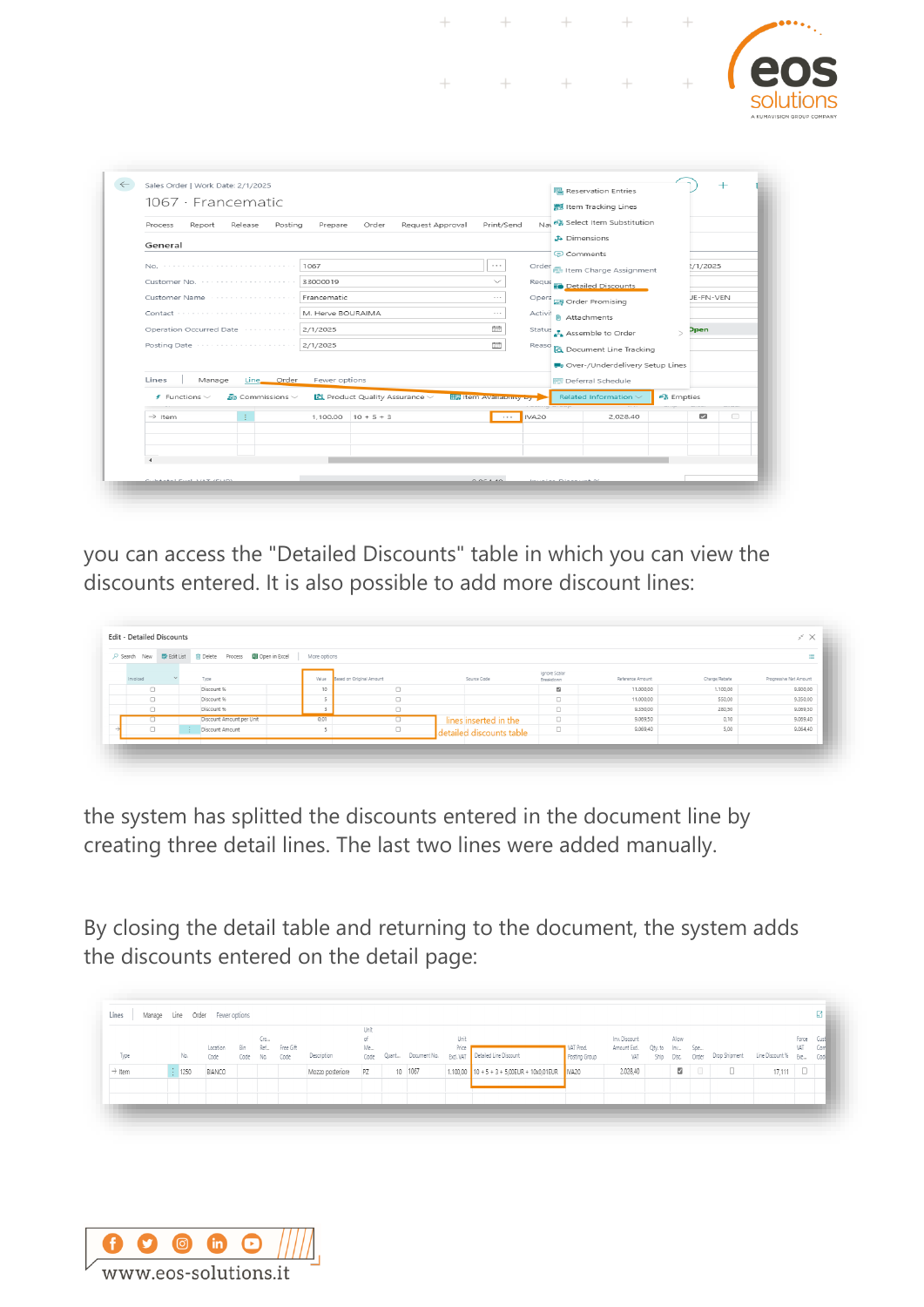

#### Price List discounts

Discounts can also be applied to the price list.

| Sales Prices       |                 | $\varphi$ Search $+$ New Manage   | Process                      | Report Item | Prices & Discounts          |                   | Request Approval                       |                |                    | O)       |               |
|--------------------|-----------------|-----------------------------------|------------------------------|-------------|-----------------------------|-------------------|----------------------------------------|----------------|--------------------|----------|---------------|
|                    |                 |                                   | Sales Price Worksheet        |             |                             |                   | A Purchase Prices & Discounts Overview |                |                    |          |               |
|                    | Sales Discounts |                                   | <b>E</b> Purchase Prices     |             |                             |                   |                                        |                |                    | ᆉ        |               |
|                    |                 | Sales Prices & Discounts Overview | <b>Fo</b> Purchase Discounts |             |                             |                   |                                        |                |                    |          |               |
| 1100               |                 |                                   | Ruota anteriore              |             |                             |                   |                                        |                |                    | Invento  |               |
| 1120               |                 | Raggi                             |                              |             |                             |                   |                                        |                |                    | Invento  |               |
| 1150               | $\leftarrow$    | Item 1250   Work Date: 01/02/2025 |                              |             |                             |                   |                                        |                | $\checkmark$ Saved | ロブ       |               |
| 1151               |                 |                                   |                              |             |                             |                   |                                        |                |                    |          |               |
| 1155               |                 | Sales Line Discounts              | $\Omega$ Search $+$ New      |             | <b>B</b> Edit List          | lii Delete        | <b>XII</b> Open in Excel               |                |                    | 77.      | ≡             |
| 1160               |                 |                                   |                              |             |                             |                   |                                        |                |                    |          |               |
| 1170               |                 | General                           |                              |             |                             |                   |                                        |                |                    |          |               |
| 1200               |                 | Sales Type Filter                 | None                         |             | $\checkmark$                |                   | Type Filter                            | Item           |                    |          | v             |
| $\rightarrow$ 1250 |                 | Sales Code Filter                 |                              |             | $\alpha \rightarrow \alpha$ |                   |                                        | 1250           |                    |          | $\cdots$      |
|                    |                 |                                   |                              |             |                             |                   |                                        |                |                    |          |               |
| 1251               |                 | Starting Date Filter Former       |                              |             |                             |                   | Currency Code Filter [1999]            |                |                    |          | $\sim$ $\sim$ |
| 1255               |                 |                                   |                              |             |                             |                   |                                        |                |                    |          |               |
| 1300               |                 |                                   |                              |             |                             | Unit of           |                                        | Line           |                    |          |               |
| 1310               |                 |                                   |                              |             |                             |                   |                                        |                | Detailed           | Starting |               |
| 1320               |                 | Sales Type 1                      | Sales Code 1                 | Type 1<br>▼ | Code 1                      | Measure<br>Code Ť | Minimum<br>Quantity <sup>1</sup>       | Discount<br>96 | Discount           | Date 1   |               |

 $\ddot{}$ 

 $^{+}$ 

 $\!+\!$ 

From the three dots of the Detailed Discount field you can access the detailed discounts table. In this case, the Process-> Update preview action will not be present as we are in the price list and there is no starting amount on which to apply the discount.

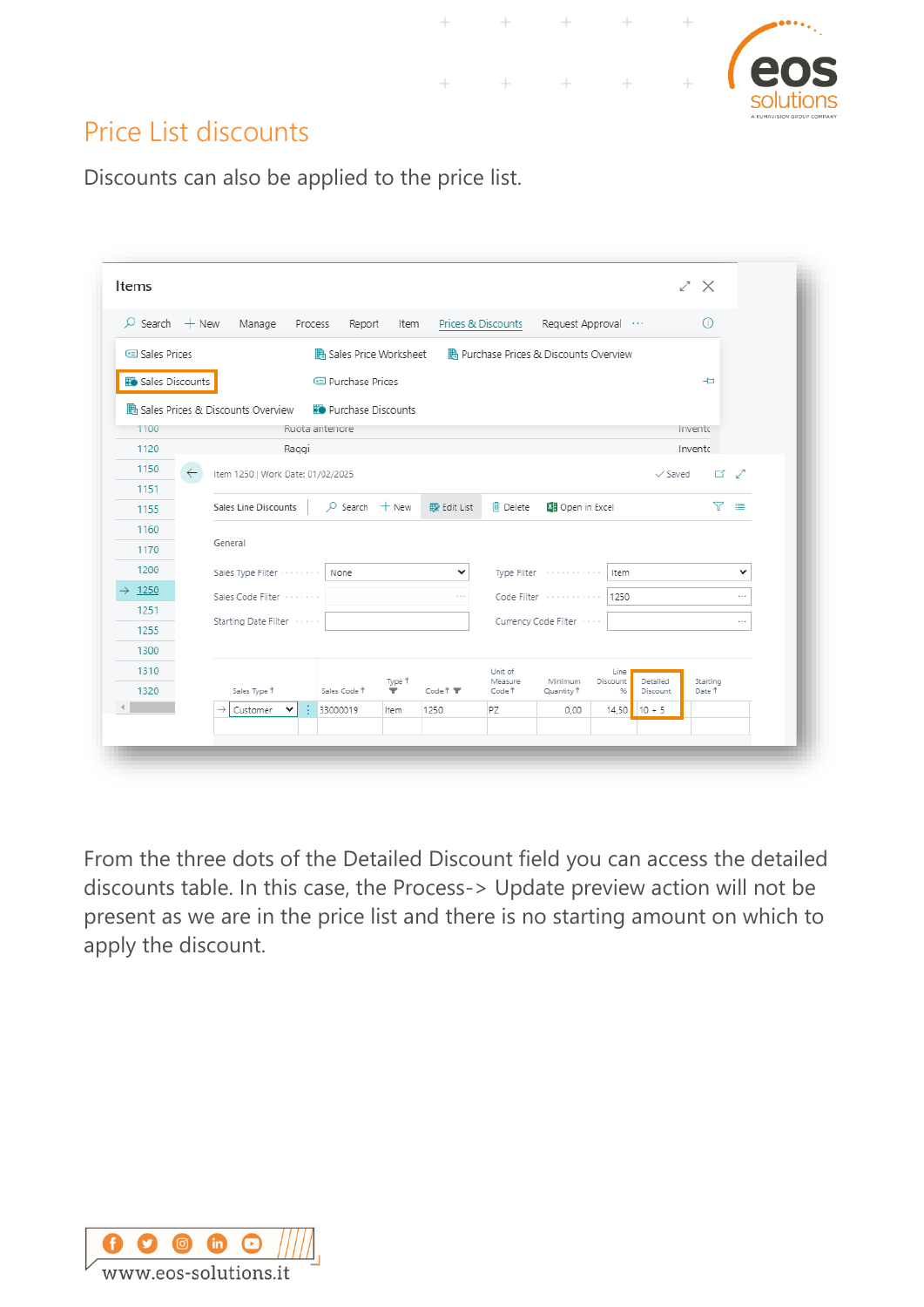

#### Header discounts

It is also possible to apply document discounts from Related-> Order-> Detailed Discounts:

 $\ddot{}$ 

| Report<br>Process         | Release<br>Posting                 | Prepare           |               | Order             | Request Approval             | Print/Send       | Navigate                | Actions | Related      | Fewer options<br>Reports |
|---------------------------|------------------------------------|-------------------|---------------|-------------------|------------------------------|------------------|-------------------------|---------|--------------|--------------------------|
| مذال<br><b>li</b> Order ∨ | $\sim$ $\sim$ $\sim$ $\sim$ $\sim$ | warehouse V       |               |                   | $E \equiv$ Prepayment $\vee$ | History $\vee$   | <b>E</b> Advanced text  |         |              |                          |
| Statistics                |                                    | 1067              |               |                   |                              | $\cdots$         | Order Date              |         | .            | 01/02/2025               |
| Detailed Discounts        |                                    | 33000019          |               |                   |                              | $\checkmark$     | Requested Delivery Date |         |              |                          |
| & Customer                |                                    | Francematic       |               |                   |                              | $\cdots$         | Operation Type          |         |              | UE-FN-VEN                |
| Dimensions                |                                    | M. Herve BOURAIMA |               |                   |                              | $\cdots$         |                         |         |              |                          |
| Approvals                 |                                    |                   |               |                   |                              |                  |                         |         |              |                          |
| <b>D</b> Comments         |                                    | 01/02/2025        |               |                   |                              | 霝                | Status                  | .       |              | Open                     |
| Assembly Orders           |                                    | 01/02/2025        |               |                   |                              | <b>Fill</b>      | Reason Code             |         |              |                          |
| <b>U</b> Attachments      |                                    |                   |               |                   |                              |                  |                         |         |              |                          |
| VAT Exemptions            | Order<br>٦e                        |                   | Fewer options |                   |                              |                  |                         |         |              |                          |
| Shipping Info             | No.                                | Location<br>Code  | Bin<br>Code   | Cro<br>Ref<br>No. | Free Gift<br>Code            | Description      | Unit of<br>Measure Code | Quant   | Document No. | Unit Price Excl. VAT     |
| <b>To</b> Show Price SFA  | 1250                               | BIANCO            |               |                   |                              | Mozzo posteriore | PZ                      | 10      | 1067         | 1.100,00 1               |

There is a table like the previous one in which to enter the discounts.

Header discounts can be inherited from

- **Payment terms**
- **Shipping methods**

On both pages there is the "Detailed Discount" field where the discounts are entered. The source code allows us to understand whether it was inherited from a payment term or from a shipping method:

|               |        |            | O Search New <b>ID</b> Edit List <b>i</b> Delete Process <b>III</b> Open in Excel Related Fewer options |        |             |                            |                  |               | ٠                      |
|---------------|--------|------------|---------------------------------------------------------------------------------------------------------|--------|-------------|----------------------------|------------------|---------------|------------------------|
| Invoiced      |        | Type       | Value Based on Original Amount                                                                          |        | Source Code | Ignore Scalar<br>Breakdown | Reference Amount | Charge/Rebate | Progressive Net Amount |
|               | $\Box$ | Discount % | 10                                                                                                      | $\Box$ |             | $\Box$                     | 0,00             | 0,00          | 0,00                   |
| $\Box$        |        | Discount % |                                                                                                         | n      |             | $\Box$                     | 0,00             | 0,00          | 0,00                   |
| $\rightarrow$ | $\Box$ | Discount % | 10                                                                                                      | $\Box$ | PMNT        | $\Box$                     | 0,00             | 0,00          | 0,00                   |